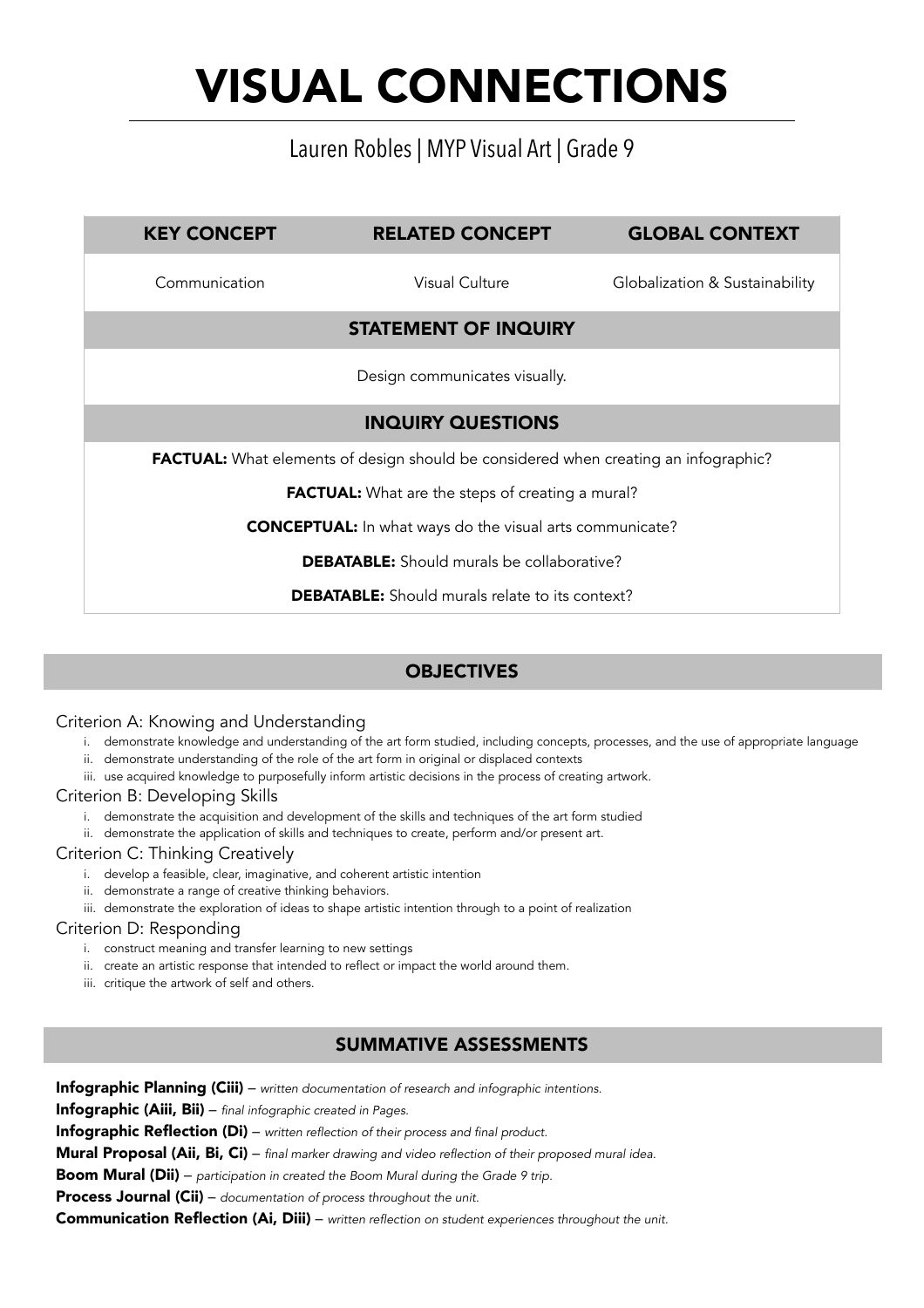# VISUAL CONNECTIONS

## Lauren Robles | MYP Visual Art | Grade 9

### APPROACHES TO LEARNING

COMMUNICATION **(I. Communication Skills)** Use a variety of media to communicate with a range of audiences. SELF-MANAGEMENT **(V. Reflection Skills)** Keep a journal to record reflections. THINKING **(VIII. Creative-thinking skills)** Practice visible thinking strategies and techniques. THINKING **(X. Transfer Skills)** Combine knowledge, understanding, and skills to create products or solutions.

### CONTENT

| <b>KNOWLEDGE:</b> | Students will know ideas may be communicated visually.                                                          |
|-------------------|-----------------------------------------------------------------------------------------------------------------|
|                   | Students will know the Elements of color, shape, and space.                                                     |
|                   | Students will know the Principles of unity.                                                                     |
|                   | Students will know the characteristics of infographics.                                                         |
|                   | Students will know how to connect process, planning, and ideas to skills and media.                             |
| <b>SKILLS:</b>    | Students will use Pages to create an infographic.                                                               |
|                   | Students will plan a proposal drawing for the Boom Mural.                                                       |
|                   | Students will contribute to the collaborative Boom Mural and lead their fellow students.                        |
|                   | Students will write a reflection of their experiences.                                                          |
|                   | Students will research the art of infographics.                                                                 |
|                   | Students will critique the work of self and others.                                                             |
|                   | Students will write an artist statement on their Mural Plan.                                                    |
|                   | Students will document ideas, experimentation, research, reflections, and connections in their process journal. |
|                   | Students will make connections to other disciplines of their choosing.                                          |
|                   | Students will work collaboratively to create the Boom Mural.                                                    |
| UNDERSTANDING:    | Students will understand the concepts of communication and visual culture.                                      |

### **STANDARDS**

Content Standard #1: Understanding and applying media, techniques, and processes.

 Students apply media, techniques, and processes with sufficient skill, confidence, and sensitivity that their intentions are carried out in their artworks Students conceive and create works of visual art that demonstrate an understanding of how the communication of their ideas relates to the media, techniques, and processes they use.

#### Content Standard #2: Using knowledge of structures and functions.

 Students demonstrate the ability to form and defend judgments about the characteristics and structures to accomplish commercial, personal, communal, or other purposes of art, Students evaluate the effectiveness of artworks in terms of organizational structures and functions Students create artworks that use organizational principles and functions to solve specific visual arts problems.

#### Content Standard #3: Choosing and evaluating a range of subject matter, symbols, and ideas.

Students reflect on how artworks differ visually, spatially, temporally, and functionally, and describe how these are related to history and culture Students apply subjects, symbols, and ideas in their artworks and use the skills gained to solve problems in daily life.

#### Content Standard #4: Understanding the visual arts in relation to history and cultures.

 Students differentiate among a variety of historical and cultural contexts in terms of characteristics and purposes of works of art. Students describe the function and explore the meaning of specific art objects within varied cultures, times, and places Students analyze relationships of works of art to one another in terms of history, aesthetics, and culture, justifying conclusions made in the analysis and using such conclusions to inform their own art making.

#### Content Standard #5: Reflecting upon and assessing the characteristics and merits of their work and the work of others.

 Students identify intentions of those creating artworks, explore the implications of various purposes, and justify their analyses of purposes in particular works. Students describe meanings of artworks by analyzing how specific works are created and how they relate to historical and cultural contexts Students reflect analytically on various interpretations as a means for understanding and evaluating works of visual art.

#### Content Standard #6: Making connections between visual arts and other disciplines.

 Students compare the materials, technologies, media, and processes of the visual arts with those of other arts disciplines as they are used in creation and types of analysis. Students compare characteristics of visual arts within a particular historical period or style with ideas, issues, or themes in the humanities or sciences.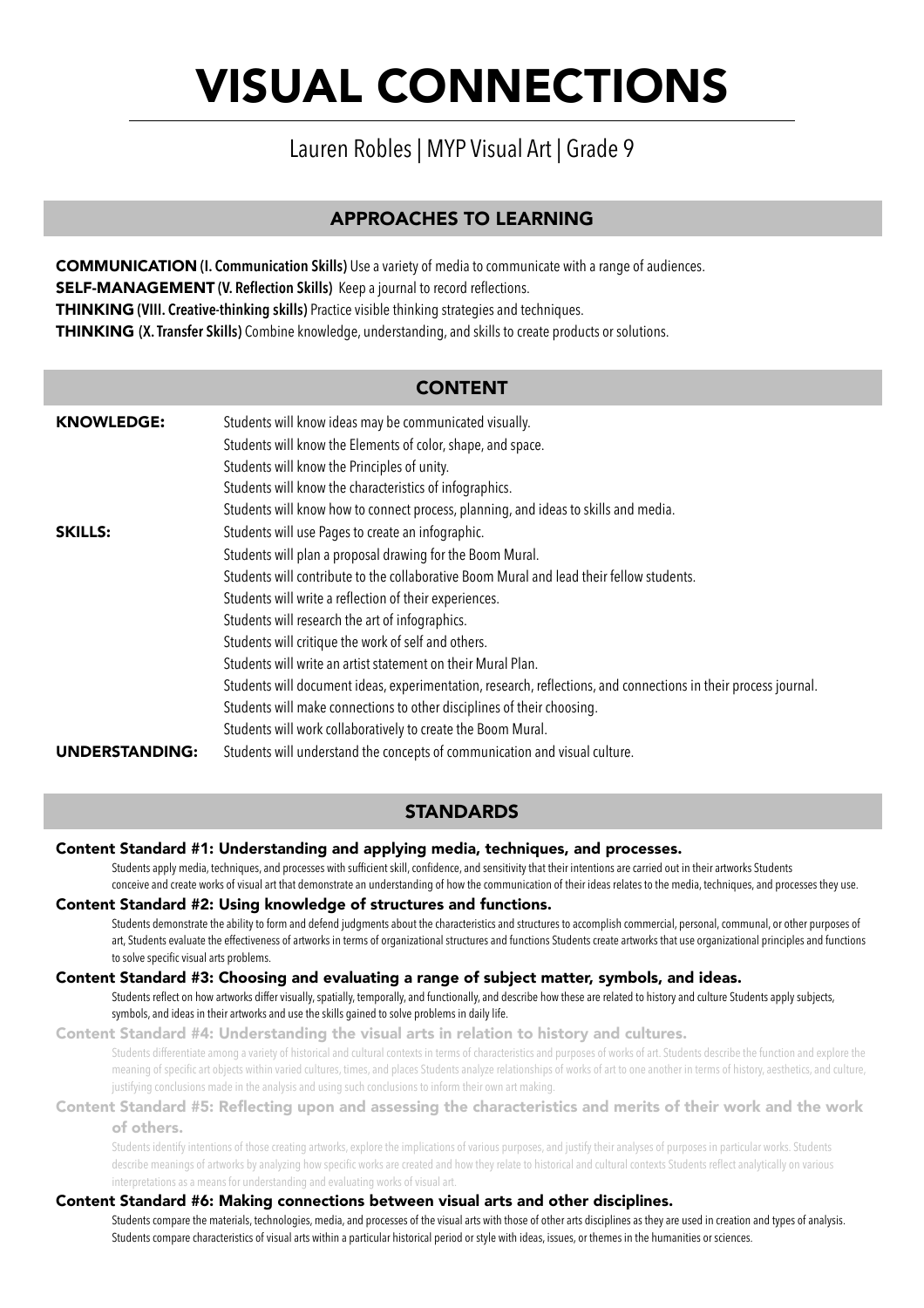## Lauren Robles | MYP Visual Art | Grade 9

## LEARNING EXPERIENCES & TEACHING STRATEGIES

| <b>TIME</b>              | <b>LEARNING EXPERIENCES &amp;</b><br><b>TEACHING STRATEGIES</b>                                                                                                                                                                                                                                                                                                                                                                                                                                                                                                                                                                                                                                                                                                                                                                                                                                   | <b>VOCAB</b>                                                        | <b>RESOURCES</b>                                                                         |
|--------------------------|---------------------------------------------------------------------------------------------------------------------------------------------------------------------------------------------------------------------------------------------------------------------------------------------------------------------------------------------------------------------------------------------------------------------------------------------------------------------------------------------------------------------------------------------------------------------------------------------------------------------------------------------------------------------------------------------------------------------------------------------------------------------------------------------------------------------------------------------------------------------------------------------------|---------------------------------------------------------------------|------------------------------------------------------------------------------------------|
| Class<br>#1<br>90 min    | Introduction to Communication. The teacher introduces The Garden of Earthly Delights<br>by Heironymous Bosch. Students discuss in small groups - What is Bosch<br>communicating? The teacher gives a short lecture on the context of the painting and<br>connects it to how artists communicate ideas visually. Transition to a Process Journal<br>activity where the students pick an emotion to communicate visually by drawing, showing<br>all the different ways you can communicate that emotion. Students consider the<br>questions - What content do I need to show? What besides content will communicate<br>this emotion? Students share their process journal drawings at the end of class.<br><b>Homework: None.</b>                                                                                                                                                                   | communication<br>content<br>process journal<br>Heironymous<br>Bosch | Unit Presentation<br>Process Journal<br>various 2D media                                 |
| Class<br>$\#2$<br>90 min | What is Visual Communication? The teacher defines visual communication as any image<br>used to communicate an idea and gives an introduction of Infographics - an image<br>containing graphics and text about a certain subject. The teacher explains how to search<br>for infographics using Pinterest. Students then search for infographics on Pinterest on any<br>topic that interests them. Students print 3 different inforgraphics and reflect on their<br>choices in their process journal by commenting on the content and visuals referencing<br>the "What makes an infographic bad" infographic. The teacher answers questions and<br>give suggestions. At the end of class, the teacher explains their task of creating their own<br>infographic by handing out the Infographic Planning Sheet.<br>Homework: Finish infographic exploration page in their process journal, if needed. | visual<br>communication<br>infographic                              | Unit Presentation<br>Process Journal<br>Infographic Planning<br>Sheet<br>Computers       |
| Class<br>#3<br>90 min    | Library Research Day By referencing their Infographic Planning Sheet, students will<br>narrow down a subject to research for their own infographic. This includes choosing a<br>subject area, brainstorming a variety of topics, developing a final, specific topic, and<br>researching facts. Students look for book references to use in their research.<br>Homework: Finish Infographic Planning Sheet, if needed.                                                                                                                                                                                                                                                                                                                                                                                                                                                                             |                                                                     | Library Reservation<br>Computers                                                         |
| Class<br>#4<br>90 min    | Infographic Color Schemes The teacher provides examples of color scheme references<br>(one color, two color, three color, complementary) and gives an explanation of Web Safe<br>Color codes. Students reference the shared Infographics GoogleDoc that includes links<br>to infographic resouces and examples. They then explore color ideas in Pages using Web<br>Safe Color codes and decide on a color scheme for their inforgraphic. They must<br>document all experimentation and process in the process journal.<br>Homework: Finish Infographic Planning Sheet, if needed.                                                                                                                                                                                                                                                                                                                | color scheme<br>complementary<br>Web Safe Colors                    | Unit Presentation<br>Process Journal<br>Infographics GoogleDoc.<br>Computers             |
| Class<br>$\#5$<br>45 min | <b>SUMMATIVE DUE - Infographic Planning</b><br>Infographic Typography. The teacher provides examples of types of fonts and<br>typography and give a brief explanation of Serif and Sans Serif typeface and introduces<br>FontSpace and other websites for downloading fonts. The students reference the<br>Infographics GoogleDoc and explore typography in Pages and download fonts, if<br>necessary. By the end of class they should decide on final typography and document<br>experimentation and process in the process journal.<br>Homework: Finish process journal explorations of color schemes and typography, if<br>needed.                                                                                                                                                                                                                                                             | typography<br>typeface<br>font<br>serif<br>sans serif               | Unit Presentation<br>Process Journal<br>Infographics GoogleDoc.<br>Computers             |
| Class<br>#6<br>90 min    | <b>Composition.</b> The teacher gives examples of types of infographic compositions. The<br>class also discusses where to source imagery with an introduction to sourcing and<br>plagiarism. Students reference theInfographics GoogleDoc and sketch different<br>composition ideas on A3 paper. They can explore the Icons Google Folder for possible<br>imagery.<br>Homework: Finish composition idea, if needed.                                                                                                                                                                                                                                                                                                                                                                                                                                                                               | composition<br>icons<br>plagiarism                                  | Unit Presentation<br>Process Journal<br>Infographics GoogleDoc.<br>Computers<br>A3 Paper |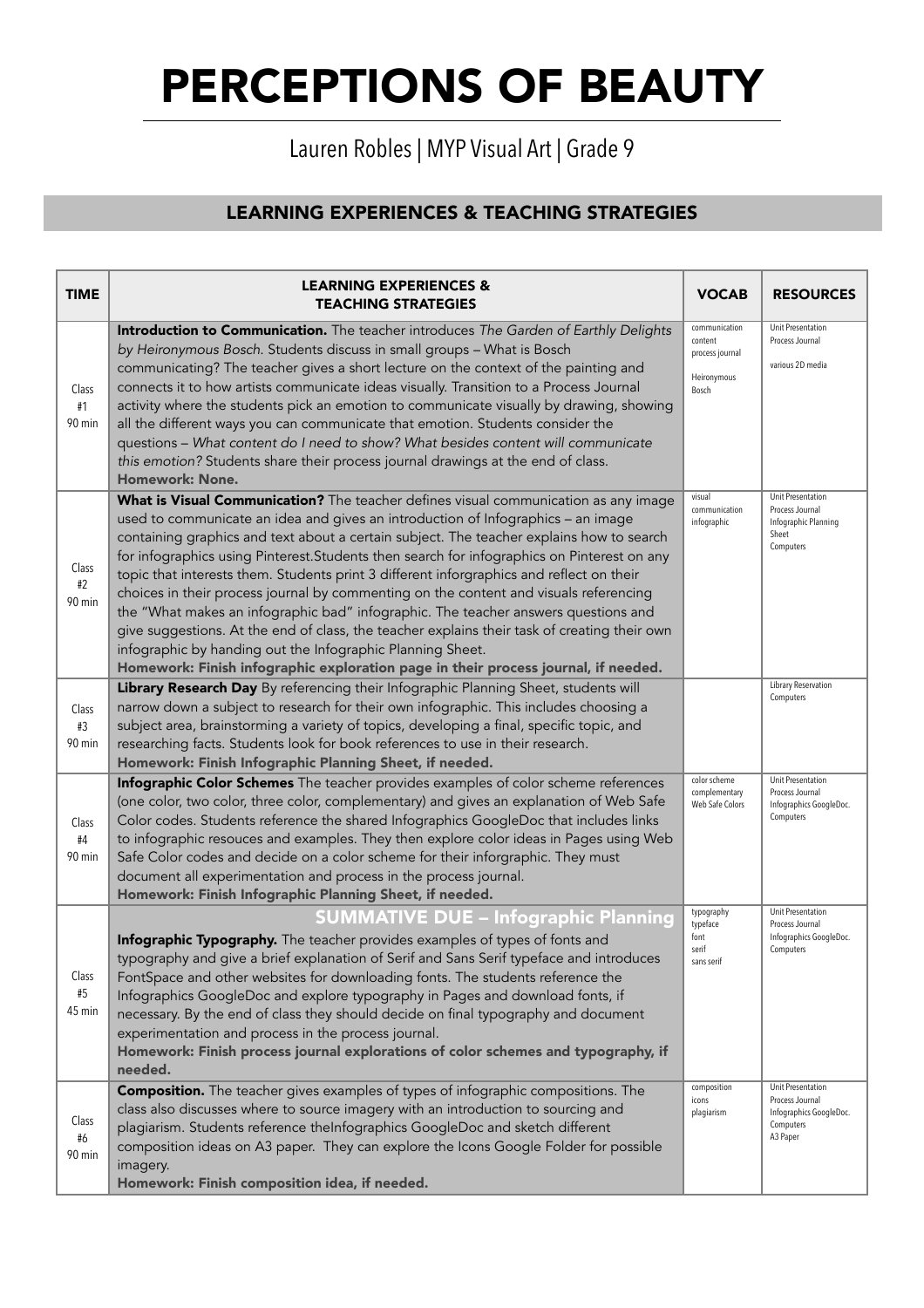# Lauren Robles | MYP Visual Art | Grade 9

## LEARNING EXPERIENCES & TEACHING STRATEGIES

| Class<br>#7<br>90 min  | Introduction to Pages. Members of the Design team collaborate with an explanation of<br>Pages (Choosing A3 size, creating shapes and text boxes, playing with arrangement,<br>masking images, using the drawing tool). The teacher explains the Infographic Rubric<br>with the goals of creating an engaging, cohesive, and innovative infographic. Students<br>begin exploring Pages by mapping out their composition.<br>Homework: Work on infographic, if needed.                                                                                                                                                                                                                                                                                                                                                                 | Pages<br>arrangement<br>masking                                                                                                     | Unit Presentation<br>Process Journal<br>Infographics GoogleDoc.<br>Computers<br>Pages Software<br>A3 Paper |
|------------------------|--------------------------------------------------------------------------------------------------------------------------------------------------------------------------------------------------------------------------------------------------------------------------------------------------------------------------------------------------------------------------------------------------------------------------------------------------------------------------------------------------------------------------------------------------------------------------------------------------------------------------------------------------------------------------------------------------------------------------------------------------------------------------------------------------------------------------------------|-------------------------------------------------------------------------------------------------------------------------------------|------------------------------------------------------------------------------------------------------------|
| Class<br>#8<br>40 min  | Infographic Work Day Students continue working on Infographic, and the teacher<br>answers questions and gives suggestions.<br>Homework: Work on infographic, if needed.                                                                                                                                                                                                                                                                                                                                                                                                                                                                                                                                                                                                                                                              |                                                                                                                                     | Unit Presentation<br>Process Journal<br>Computers                                                          |
| Class<br>#9<br>90 min  | Infographic Work Day Students continue working on Infographic, and the teacher<br>answers questions and gives suggestions.<br>Homework: Work on infographic, if needed. Bring in an in-progress A3 print out to<br>the next class.                                                                                                                                                                                                                                                                                                                                                                                                                                                                                                                                                                                                   |                                                                                                                                     | Unit Presentation<br>Process Journal<br>Computers                                                          |
| Class<br>#10<br>90 min | Infographic Work Day The teacher reminds the students of the deadline and the<br>bibliography requirements. Students continue working on Infographic, and the teacher<br>answers questions and gives suggestions.<br>Homework: Work on infographic, if needed.                                                                                                                                                                                                                                                                                                                                                                                                                                                                                                                                                                       |                                                                                                                                     | Unit Presentation<br>Process Journal<br>Computers                                                          |
| Class<br>#11<br>45 min | <b>SUMMATIVE DUE - Infographic</b><br><b>SUMMATIVE IN CLASS - Infographic Reflection</b><br>Infographic Reflection. The teacher explains then Infographic Reflection - When<br>people see your infographic, what do you want them to experience? What information<br>do you hope they take away, and what visual imagery should be most engaging? What<br>would you change about your infographic if you could start over or had more time? Be<br>specific and detailed. Students complete the reflection in class. For the last part of class,<br>the class participates in a Post-It Critique where students give each other feedback by<br>writing suggestions, ideas, and feelings about each other's infographics.<br>Homework: Make changes to the final infographic based on student feedback for<br>resubmission (optional). | reflection<br>critique                                                                                                              | Unit Presentation<br>Process Journal<br>Infographic Reflection<br>Rubric<br>Post its                       |
| Class<br>#12<br>90 min | Introduction to Boom Mural. A member of the Experiential Learning team gives an<br>introduction to the Boom Trip and the roles of the art students on the trip. The teacher<br>gives a brief introduction to the history of murals and mural artists, and also reviews of<br>past Boom Murals. The teacher introduces the Mural Proposal Rubric (criterion strands,<br>the tasks, and the steps) and hands out the Elements and Principles print out. Students<br>begin working on their mural proposal.<br>Homework: Work on Mural Proposal.                                                                                                                                                                                                                                                                                        | mural<br>Altamira Caves<br>Leonardo daVinci<br>Diego Rivera<br>Keith Haring<br>Banksy<br>Elements of Art<br>Principles of<br>Design | Unit Presentation<br>Process Journal<br>Mural Proposal Rubric<br>Elements & Principles<br>Handout          |
| Class<br>#13<br>90 min | Mural Proposal Work Day. Students continue working on Mural Proposal, and the<br>teacher answers questions and gives suggestions.<br>Homework: Work on Mural Proposal.                                                                                                                                                                                                                                                                                                                                                                                                                                                                                                                                                                                                                                                               |                                                                                                                                     | Unit Presentation<br>Process Journal<br>watercolor paper<br>markers                                        |
| Class<br>#14<br>45 min | Mural Proposal Work Day. Students continue working on Mural Proposal, and the<br>teacher answers questions and gives suggestions.<br>Homework: Work on Mural Proposal.                                                                                                                                                                                                                                                                                                                                                                                                                                                                                                                                                                                                                                                               |                                                                                                                                     | markers                                                                                                    |
| Class<br>#15<br>90 min | Mural Proposal Work Day. Students continue working on Mural Proposal, and the<br>teacher answers questions and gives suggestions.<br>Homework: Work on Mural Proposal.                                                                                                                                                                                                                                                                                                                                                                                                                                                                                                                                                                                                                                                               |                                                                                                                                     | markers                                                                                                    |
| Class<br>#16<br>90 min | Mural Proposal Work Day. Students continue working on Mural Proposal, and the<br>teacher answers questions and gives suggestions.<br>Homework: Work on Mural Proposal.                                                                                                                                                                                                                                                                                                                                                                                                                                                                                                                                                                                                                                                               |                                                                                                                                     | markers                                                                                                    |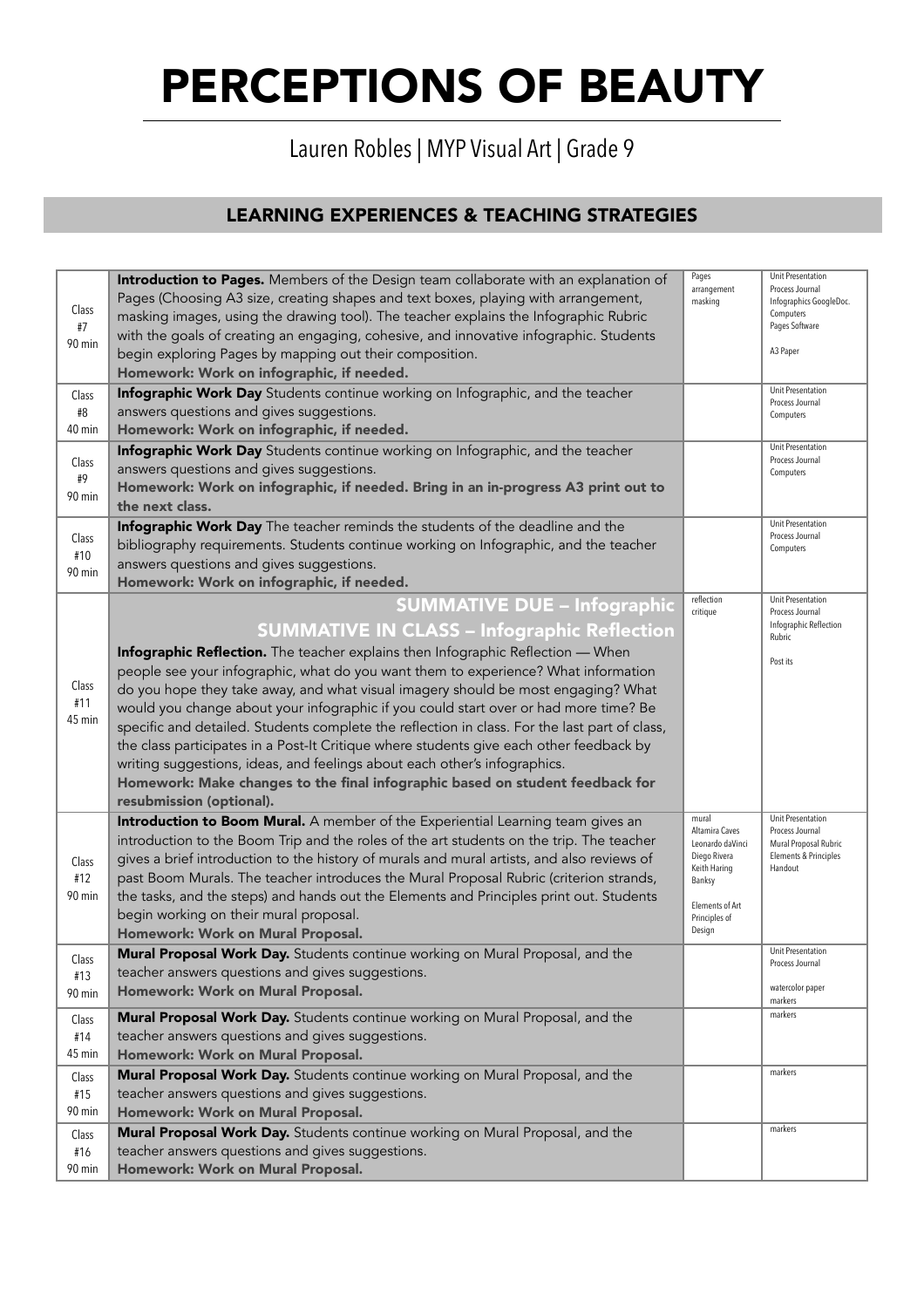## Lauren Robles | MYP Visual Art | Grade 9

## LEARNING EXPERIENCES & TEACHING STRATEGIES

| Class<br>#17<br>45 min                                                                                                     | <b>SUMMATIVE DUE - Mural Proposal</b><br>Mural Vote. The teacher displays the Boom Mural Drawings and explains the Mural<br>Voting Sheet.- "Why should your mural design be chosen? How does this design<br>successfully connect to Namhae/Dumo? What makes this mural design visually<br>engaging? Why do you think this is a feasible design?" Art students vote for the best in<br>their class, and the Grade 9 class votes for the final design.<br>Homework: None. |                       | <b>Unit Presentation</b><br>Process Journal<br>Mural Proposal Rubric<br>Mural Voting Sheet<br>Final Mural Drawings  |  |
|----------------------------------------------------------------------------------------------------------------------------|-------------------------------------------------------------------------------------------------------------------------------------------------------------------------------------------------------------------------------------------------------------------------------------------------------------------------------------------------------------------------------------------------------------------------------------------------------------------------|-----------------------|---------------------------------------------------------------------------------------------------------------------|--|
| Class<br>#18<br>90 min                                                                                                     | Mural Planning. Congratulate mural winner! The teacher explains how to grid the mural<br>and transfer it to the large, to-scale mural drawing. Each student has their own square to<br>transfer using pencil onto the large scale drawing. The teacher also describes the<br>process journal rubric and reviews what should be in the process journal.<br>Homework: Finish Process Journal, if needed.                                                                  | scale<br>grid drawing | Unit Presentation<br>Process Journal<br>Mural Drawing Grid<br>Process Journal Rubric<br>mural size paper<br>pencils |  |
| Class<br>#19<br>$50$ min                                                                                                   | <b>SUMMATIVE DUE - Process Journal</b><br>Planning for Boom. The teacher introduces the Mural Criterion Rubric - How will you be<br>a leader on Boom? Go over mural process and materials. The students begin filling in<br>color in oil pastel onto the large drawing.<br>Homework: None.                                                                                                                                                                              |                       | Unit Presentation<br>Process Journal<br>Boom Mural Rubric                                                           |  |
| <b>SUMMATIVE DUE - Boom Mural</b>                                                                                          |                                                                                                                                                                                                                                                                                                                                                                                                                                                                         |                       |                                                                                                                     |  |
| <b>BOOM MURAL WEEK:</b> Week-long trip in Namhae where the Grade 9 class creates the art student mural.<br>Homework: None. |                                                                                                                                                                                                                                                                                                                                                                                                                                                                         |                       |                                                                                                                     |  |
| Class<br>#20<br>90 min                                                                                                     | <b>Communication Reflection.</b> The teacher explains the reflection and the Criterion Ai and<br>Diiii. Students finish the reflection in class.<br>Homework: Finish Communication Reflection, if necessary.                                                                                                                                                                                                                                                            |                       | <b>Unit Presentation</b><br>Process Journal<br>Communication Reflection<br>Rubric                                   |  |
| Class<br>#21<br>90 min                                                                                                     | <b>SUMMATIVE DUE - Communication Reflection</b>                                                                                                                                                                                                                                                                                                                                                                                                                         |                       |                                                                                                                     |  |

#### SUMMATIVE TASK SPECIFIC CLARIFICATIONS FELIFIL LLI

2. Finalize typography.

5. Finalize composition.

|         | <b>CRITERION CIII: THINKING CREATIVELY</b>                                                                                                              |                                                                                                                                                                                                                                                                                                                                                                                                                                |  |  |  |  |  |
|---------|---------------------------------------------------------------------------------------------------------------------------------------------------------|--------------------------------------------------------------------------------------------------------------------------------------------------------------------------------------------------------------------------------------------------------------------------------------------------------------------------------------------------------------------------------------------------------------------------------|--|--|--|--|--|
|         | Demonstrate the exploration of ideas to shape artistic intention through to a point of realization.                                                     |                                                                                                                                                                                                                                                                                                                                                                                                                                |  |  |  |  |  |
| $7 - 8$ | iii. The student demonstrates excellent exploration of<br>ideas to effectively shape artistic intention through to<br>a point of realization.           | Recorded multiple infographic topics related to the<br>0<br>subject you chose to focus on.<br>Researched accurate facts to include in your<br>0<br>infographic.<br>Explored a wide variety of color choices,<br>$\Omega$<br>typography, imagery options, and composition<br>ideas.<br>Developed a cohesive and informative final plan.<br>0                                                                                    |  |  |  |  |  |
| $5 - 6$ | iii. The student demonstrates substantial exploration<br>of ideas to <b>purposefully</b> shape artistic intention<br>through to a point of realization. | Recorded infographic topics related to the subject<br>0<br>you chose to focus on.<br>Researched facts to include in your infographic.<br>0<br>Explored color choices, imagery options,<br>$\Omega$<br>typography, and composition ideas.<br>Developed a cohesive and informative final plan.<br>0                                                                                                                              |  |  |  |  |  |
| $3 - 4$ | iii. The student demonstrates adequate exploration<br>of ideas to shape artistic intention through to a point<br>of realization.                        | Recorded infographic topics related to the subject<br>$\Omega$<br>you chose to focus on but could have been more<br>thorough and thoughtful.<br>Recorded facts to include in your infographic but<br>0<br>you could have been more accurate.<br>Explored color choices, imagery options,<br>$\Omega$<br>typography, and composition ideas but could have<br>been more thorough and thoughtful.<br>Developed a final plan.<br>0 |  |  |  |  |  |
| $1-2$   | iii. The student demonstrates limited exploration of<br>ideas to shape artistic intention through to a point of<br>realization.                         | Did not record infographic topics related to the<br>$\Omega$<br>subject you chose to focus on.<br>Did not research and record facts to include in<br>$\Omega$<br>your infographic.<br>Did not explore color choices, imagery options,<br>0<br>typography, and composition ideas.<br>Did not develop a final plan.<br>0                                                                                                         |  |  |  |  |  |

## Infographic Planning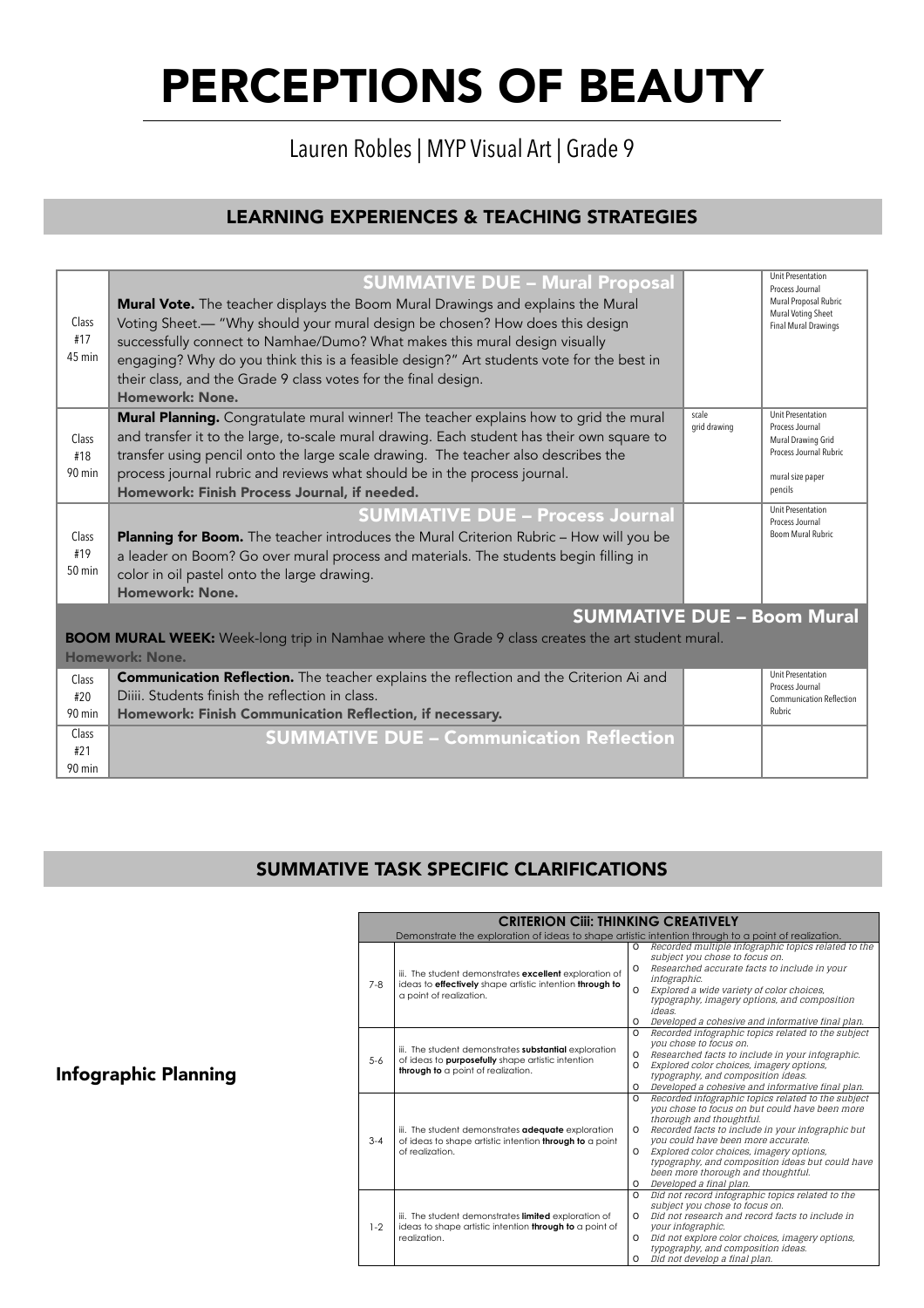# Lauren Robles | MYP Visual Art | Grade 9

# SUMMATIVE TASK SPECIFIC CLARIFICATIONS

Infographic

|         | <b>CRITERION A: KNOWLEDGE AND UNDERSTANDING</b>                                                                                                                |                    |                                                                                                         |
|---------|----------------------------------------------------------------------------------------------------------------------------------------------------------------|--------------------|---------------------------------------------------------------------------------------------------------|
|         |                                                                                                                                                                | $\Omega$           | The color scheme is exceptionally visually cohesive and                                                 |
|         | iii. The student demonstrates excellent use of                                                                                                                 |                    | thoughtfully chosen.                                                                                    |
|         | acquired knowledge to purposefully inform artistic                                                                                                             | $\Omega$           | The typography is exceptionally visually cohesive and                                                   |
| $7 - 8$ | decisions in the process of creating an                                                                                                                        |                    | thoughtfully chosen.                                                                                    |
|         | infographic.                                                                                                                                                   | $\Omega$           | The composition is exceptionally well-organized and                                                     |
|         |                                                                                                                                                                |                    | thoughtfully designed.                                                                                  |
|         |                                                                                                                                                                | 0                  | The content is exceptionally informative and reputable.                                                 |
|         |                                                                                                                                                                | $\Omega$           | The color scheme is somewhat visually cohesive and                                                      |
|         | iii. The student demonstrates substantial use of                                                                                                               |                    | thoughtfully chosen.                                                                                    |
|         | acquired knowledge to purposefully inform artistic                                                                                                             | $\Omega$           | The typography is somewhat visually cohesive and                                                        |
| $5 - 6$ | decisions in the process of creating an                                                                                                                        |                    | thoughtfully chosen.                                                                                    |
|         | infographic.                                                                                                                                                   | $\Omega$           | The composition is somewhat well-organized and                                                          |
|         |                                                                                                                                                                | $\Omega$           | thoughtfully designed.                                                                                  |
|         |                                                                                                                                                                | $\Omega$           | The content is somewhat informative and reputable.<br>The color scheme is slighty visually cohesive and |
|         |                                                                                                                                                                |                    | thoughtfully chosen.                                                                                    |
|         | iii. The student demonstrates adequate use of<br>acquired knowledge to purposefully inform artistic<br>decisions in the process of creating an<br>infographic. | 0                  | The typography is slightly visually cohesive and                                                        |
| $3 - 4$ |                                                                                                                                                                |                    | thoughtfully chosen.                                                                                    |
|         |                                                                                                                                                                | 0                  | The composition is slightly well-organized and                                                          |
|         |                                                                                                                                                                |                    | thoughtfully designed.                                                                                  |
|         |                                                                                                                                                                | $\Omega$           | The content is slightly informative and reputable.                                                      |
|         |                                                                                                                                                                | $\Omega$           | The color scheme is not visually cohesive and                                                           |
|         |                                                                                                                                                                |                    | thoughtfully chosen.                                                                                    |
|         | iii. The student demonstrates <b>limited</b> use of                                                                                                            | 0                  | The typography is not visually cohesive and thoughtfully                                                |
| $1 - 2$ | acquired knowledge to purposefully inform artistic                                                                                                             |                    | chosen.                                                                                                 |
|         | decisions in the process of creating an                                                                                                                        | $\Omega$           | The composition is not well-organized and thoughtfully                                                  |
|         | infographic.                                                                                                                                                   |                    | designed.                                                                                               |
|         |                                                                                                                                                                | 0                  | The content is not informative or reputable.                                                            |
|         | <b>CRITERION B: DEVELOPING SKILLS</b>                                                                                                                          |                    |                                                                                                         |
|         |                                                                                                                                                                | $\Omega$           | The final infographic is exceptionally visually engaging                                                |
|         | ii. The student demonstrates excellent                                                                                                                         |                    | and enlightening.                                                                                       |
| $7 - 8$ | application of skills and techniques to create an                                                                                                              | $\Omega$           | The final infographic is exceptionally unified and                                                      |
|         | infographic.                                                                                                                                                   |                    | cohesive.                                                                                               |
|         |                                                                                                                                                                | O                  | The final infographic is exceptionally innovative.                                                      |
|         | ii. The student demonstrates substantial                                                                                                                       | O                  | The final infographic is somewhat visually engaging and                                                 |
| $5 - 6$ | application of skills and techniques to create an                                                                                                              |                    | enlightening.                                                                                           |
|         | infographic.                                                                                                                                                   | 0                  | The final infographic is somewhat unified and cohesive.                                                 |
|         |                                                                                                                                                                | $\circ$            | The final infographic is somewhat innovative.                                                           |
|         | ii. The student demonstrates adequate                                                                                                                          | $\Omega$           | The final infographic is slightly visually engaging or                                                  |
| $3 - 4$ | application of skills and techniques to create an<br>infographic.                                                                                              |                    | enlightening.                                                                                           |
|         |                                                                                                                                                                | $\Omega$           | The final infographic is slightly unified or cohesive.                                                  |
|         |                                                                                                                                                                | O<br>$\circ$       | The final infographic is slightly innovative.                                                           |
|         |                                                                                                                                                                |                    | The final infographic is not visually engaging or                                                       |
|         |                                                                                                                                                                |                    |                                                                                                         |
|         | ii. The student demonstrates limited application                                                                                                               |                    | enlightening.                                                                                           |
| $1-2$   | of skills and techniques to create an infographic.                                                                                                             | $\circ$<br>$\circ$ | The final infographic is not unified or cohesive.<br>The final infographic is not innovative.           |

|         | <b>CRITERION DI: RESPONDING</b>                                                                                 |                                                                                                                                                                                                                                                                                              |  |  |  |  |
|---------|-----------------------------------------------------------------------------------------------------------------|----------------------------------------------------------------------------------------------------------------------------------------------------------------------------------------------------------------------------------------------------------------------------------------------|--|--|--|--|
| $7 - 8$ | i. The student constructs meaning with depth and insight and<br>effectively transfers learning to new settings. | You described a genuine and thoughtful imagined experience of<br>$\Omega$<br>vour viewer.<br>You described innovative and specific changes you would make to<br>$\Omega$<br>your infographic experience.<br>All answers are thorough, detailed, and reflective.<br>$\circ$                   |  |  |  |  |
| $5 - 6$ | i. The student constructs appropriate meaning and regularly<br>transfers learning to new settings.              | You described a somewhat genuine and thoughtful imagined<br>$\circ$<br>experience of your viewer.<br>You described somewhat innovative and specific changes you<br>$\Omega$<br>would make to your infographic experience.<br>Some answers are thorough, detailed, and reflective.<br>$\circ$ |  |  |  |  |
| $3 - 4$ | i. The student constructs adequate meaning and occasionally<br>transfers learning to new settings.              | You described an imagined experience of your viewer.<br>$\circ$<br>You described changes you would make to your infographic<br>$\Omega$<br>experience.<br>Few answers are thorough, detailed, or reflective.<br>$\circ$                                                                      |  |  |  |  |
| $-2$    | i. The student constructs limited meaning and may transfer<br>learning to new settings.                         | You barely described an imagined experience of your viewer.<br>$\Omega$<br>You barely described changes you would make to their infographic<br>$\Omega$<br>experience.<br>No answers are thorough, detailed, or reflective.<br>o                                                             |  |  |  |  |

## Infographic Reflection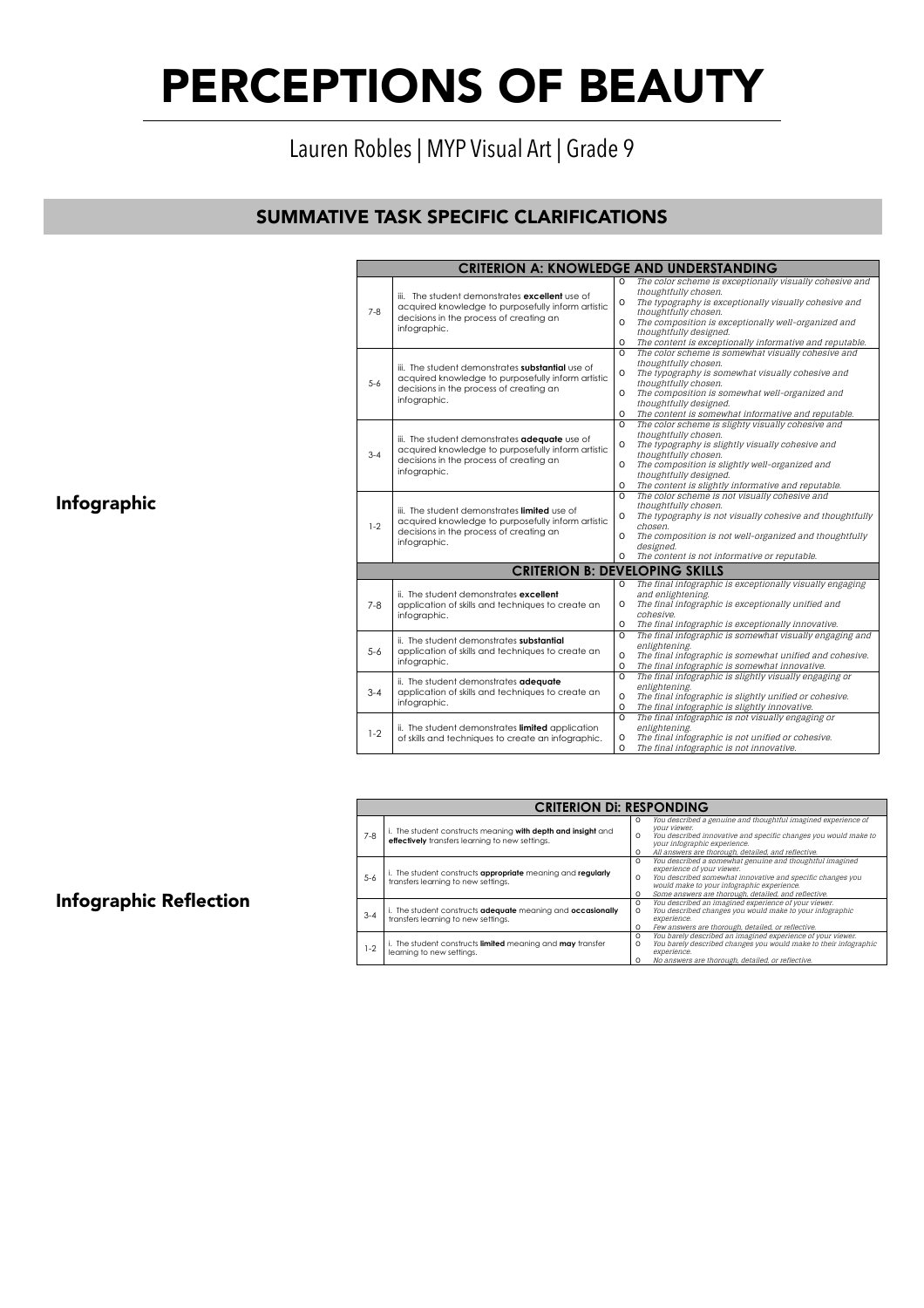### Lauren Robles | MYP Visual Art | Grade 9  $\frac{1}{1+1}$  Crode 0  $\frac{1}{2}$  Myan Arc  $\frac{1}{2}$  Grade ?

# **SUMMATIVE TASK SPECIFIC CLARIFICATIONS** Mural Proposal

|         | <b>CRITERION AII: KNOWING AND UNDERSTANDING</b>                                                                                 |                       |                                                                                                                                                                                         |
|---------|---------------------------------------------------------------------------------------------------------------------------------|-----------------------|-----------------------------------------------------------------------------------------------------------------------------------------------------------------------------------------|
| $7 - 8$ | ii. The student demonstrates excellent understanding<br>of the role of the art form in original or displaced<br>contexts.       | $\circ$<br>$\circ$    | The mural proposal has an obvious connection to<br>Namhae and/or kayaking.<br>The mural proposal has a meaningful connection to<br>Namhae and/or kayaking.                              |
| $5 - 6$ | ii. The student demonstrates substantial<br>understanding of the role of the art form in original or<br>displaced contexts.     | $\circ$               | The mural proposal has a somewhat obvious connection<br>to Namhae and/or kayaking.<br>The mural proposal has a somewhat meaningful<br>connection to Namhae and/or kayaking.             |
| $3 - 4$ | ii. The student demonstrates adequate understanding<br>of the role of the art form in original or displaced<br>contexts.        | $\circ$<br>$\circ$    | The mural proposal has a slightly obvious connection to<br>Namhae and/or kayaking.<br>The mural proposal has a slightlyt meaningful connection<br>to Namhae and/or kayaking.            |
| $1-2$   | ii. The student demonstrates limited understanding of<br>the role of the art form in original or displaced<br>contexts.         | $\circ$<br>$\circ$    | The mural proposal has no obvious connection to<br>Namhae and/or kayaking.<br>The mural proposal has no meaningful connection to<br>Namhae and/or kayaking.                             |
|         | <b>CRITERION BI: DEVELOPING SKILLS</b>                                                                                          |                       |                                                                                                                                                                                         |
| $7-8$   | i. The student demonstrates excellent acquisition and<br>development of the skills and techniques of creating<br>a mural.       | О<br>$\circ$          | The mural proposal is exceptionally visually engaging.<br>You thoughtfully and purposefully referenced the<br>Elements and Principles to create a successful<br>composition.            |
| $5 - 6$ | i. The student demonstrates substantial acquisition<br>and development of the skills and techniques of<br>creating a mural.     | $\circ$<br>$\circ$    | The mural proposal is somewhat visually engaging.<br>You referenced the Elements and Principles to create a<br>successful composition.                                                  |
| $3 - 4$ | i. The student demonstrates adequate acquisition and<br>development of the skills and techniques of creating<br>a mural.        | $\circ$<br>$\circ$    | The mural proposal is slightly visually engaging.<br>You attempted to reference the Elements and Principles<br>to create a composition, but you could have been more<br>successful.     |
| $1 - 2$ | i. The student demonstrates limited acquisition and<br>development of the skills and techniques of creating<br>a mural.         | $\circ$<br>$\circ$    | The mural proposal is not visually engaging.<br>You did not reference the Elements and Principles to<br>create a successful composition.                                                |
|         | <b>CRITERION Ci: THINKING CREATIVELY</b>                                                                                        |                       |                                                                                                                                                                                         |
| $7 - 8$ | i. The student demonstrates excellent artistic intention<br>that is consistently feasible, clear, imaginative, and<br>coherent. | $\circ$<br>$\circ$    | You described exceptionally clear and detailed steps<br>necessary to create your mural proposal.<br>The mural proposal is feasible to create within the limits<br>of the Boom trip.     |
| $5 - 6$ | i. The student demonstrates substantial artistic<br>intention that is often feasible, clear, imaginative, and<br>coherent.      | $\circ$<br>$\circ$    | You described somewhat clear and detailed steps<br>necessary to create your mural proposal.<br>The mural proposal is somewhat feasible to create within<br>the limits of the Boom trip. |
| $3 - 4$ | i. The student demonstrates adequate artistic<br>intention that is occasionally feasible, clear,<br>imaginative, and coherent.  | $\circ$<br>$\circ$    | You described slightly clear and detailed steps necessary<br>to create your mural proposal.<br>The mural proposal is slightly feasible to create within the<br>limits of the Boom trip. |
| $1 - 2$ | i. The student demonstrates limited artistic intention<br>that is rarely feasible, clear, imaginative, and<br>coherent.         | $\circ$<br>$\bigcirc$ | You described no clear and detailed steps necessary to<br>create your mural proposal.<br>The mural proposal is not feasible to create within the<br>limits of the Boom trip.            |

O The mural proposal has an obvious connection to

|         | <b>CRITERION DII: RESPONDING</b>                                                                                                                         |                    |                                                                                                                                                                                                                                                             |  |  |  |
|---------|----------------------------------------------------------------------------------------------------------------------------------------------------------|--------------------|-------------------------------------------------------------------------------------------------------------------------------------------------------------------------------------------------------------------------------------------------------------|--|--|--|
| $7 - 8$ | ii. The student creates an <b>excellent</b> artistic response that<br>intends to <b>effectively</b> reflect or impact on the world around<br>him or her. | $\circ$<br>$\circ$ | You thoughtfully and considerately engaged<br>in the process of creating the Boom Mural.<br>You successfully guided other students on<br>the process of mural painting.                                                                                     |  |  |  |
| $5 - 6$ | ii. The student creates a substantial artistic response that<br>intends to reflect or impact on the world around him or her.                             | $\circ$<br>$\circ$ | You engaged in the process of creating the<br>Boom Mural.<br>You guided other students on the process of<br>mural painting.                                                                                                                                 |  |  |  |
| $3 - 4$ | ii. The student creates an <b>adequate</b> artistic response that<br>intends to reflect or impact on the world around him or her.                        | $\circ$<br>$\circ$ | You attempted to engage in the process of<br>creating the Boom Mural, but you could have<br>been more thoughtful and considerate.<br>You attempted to guide other students on the<br>process of mural painting, but you could<br>have been more successful. |  |  |  |
| $1-2$   | ii. The student creates a limited artistic response that may<br>intend to reflect or impact on the world around him or her                               | $\circ$<br>$\circ$ | You did not fully engage in the process of<br>creating the Boom Mural. You were distracted<br>or disinterested.<br>You did not guide other students on the<br>process of mural painting.                                                                    |  |  |  |

i. The student demonstrates **limited** artistic intention

### Boom Mural